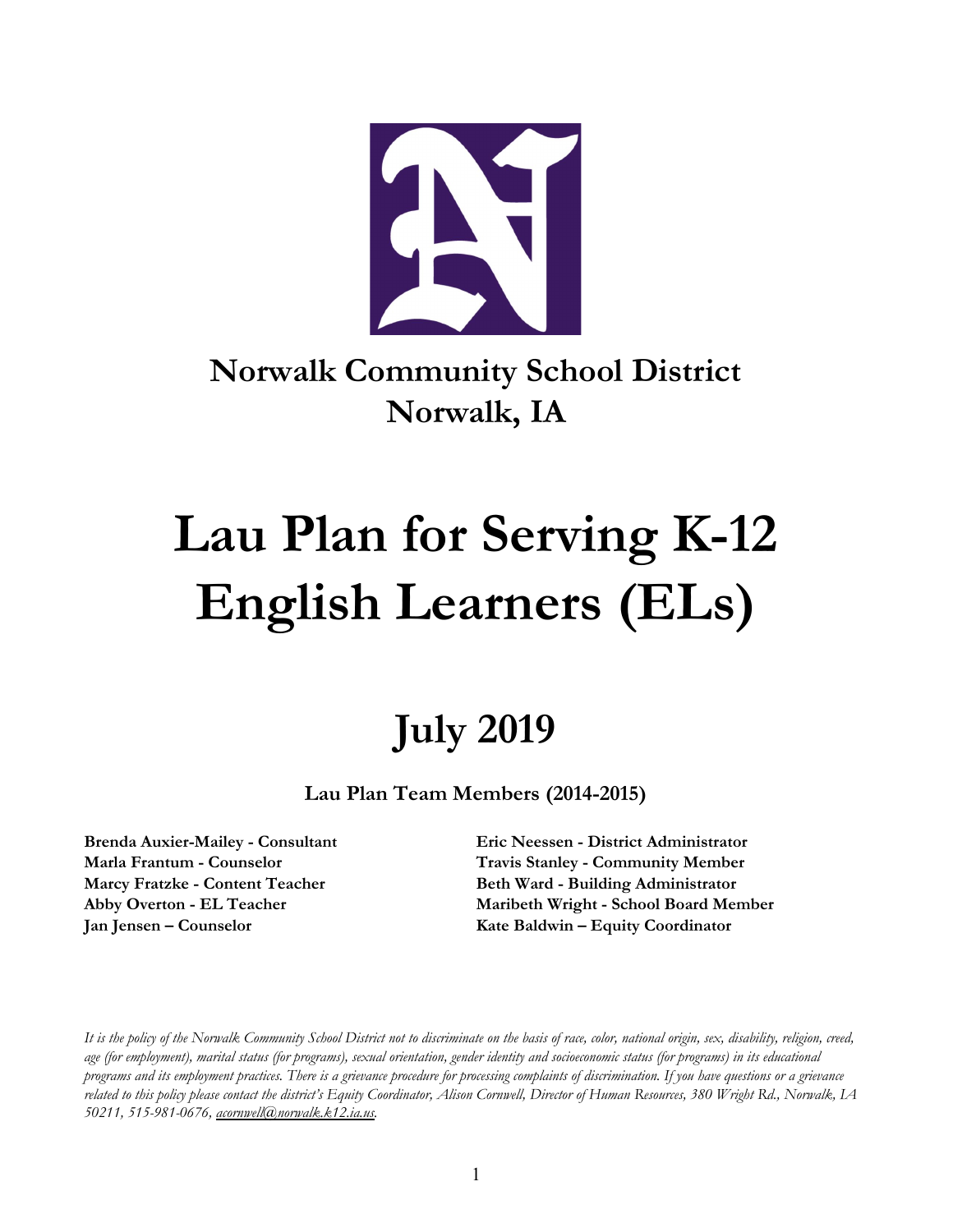## **TABLE OF CONTENTS**

<span id="page-1-0"></span>

| <b>PURPOSE</b>                                                                                        | $\overline{2}$ |
|-------------------------------------------------------------------------------------------------------|----------------|
| LAU PLAN GUIDING PRINCIPLES                                                                           | 4              |
| IDENTIFICATION AND PLACEMENT of ELs in Language Instruction Educational Program (LIEP) 4              |                |
| DESCRIPTION OF THE LIEP                                                                               | 7              |
| PROCESS TO PROVIDE MEANINGFUL ACCESS TO CO-CURRICULAR AND<br>EXTRA-CURRICULAR PROGRAMS AND ACTIVITIES | 9              |
| ONGOING PROFESSIONAL DEVELOPMENT FOR STAFF                                                            | 10             |
| ANNUAL EL PROFICIENCY ASSESSMENT AND ADMINISTRATION (ELPA21)                                          | 11             |
| <b>LIEP EXIT CRITERIA</b>                                                                             | 13             |
| <b>MONITORING PROCEDURES AFTER STUDENTS EXIT PROGRAM</b>                                              | 13             |
| <b>LIEP EVALUATION</b>                                                                                | 14             |
| <b>APPENDIX</b>                                                                                       | 15             |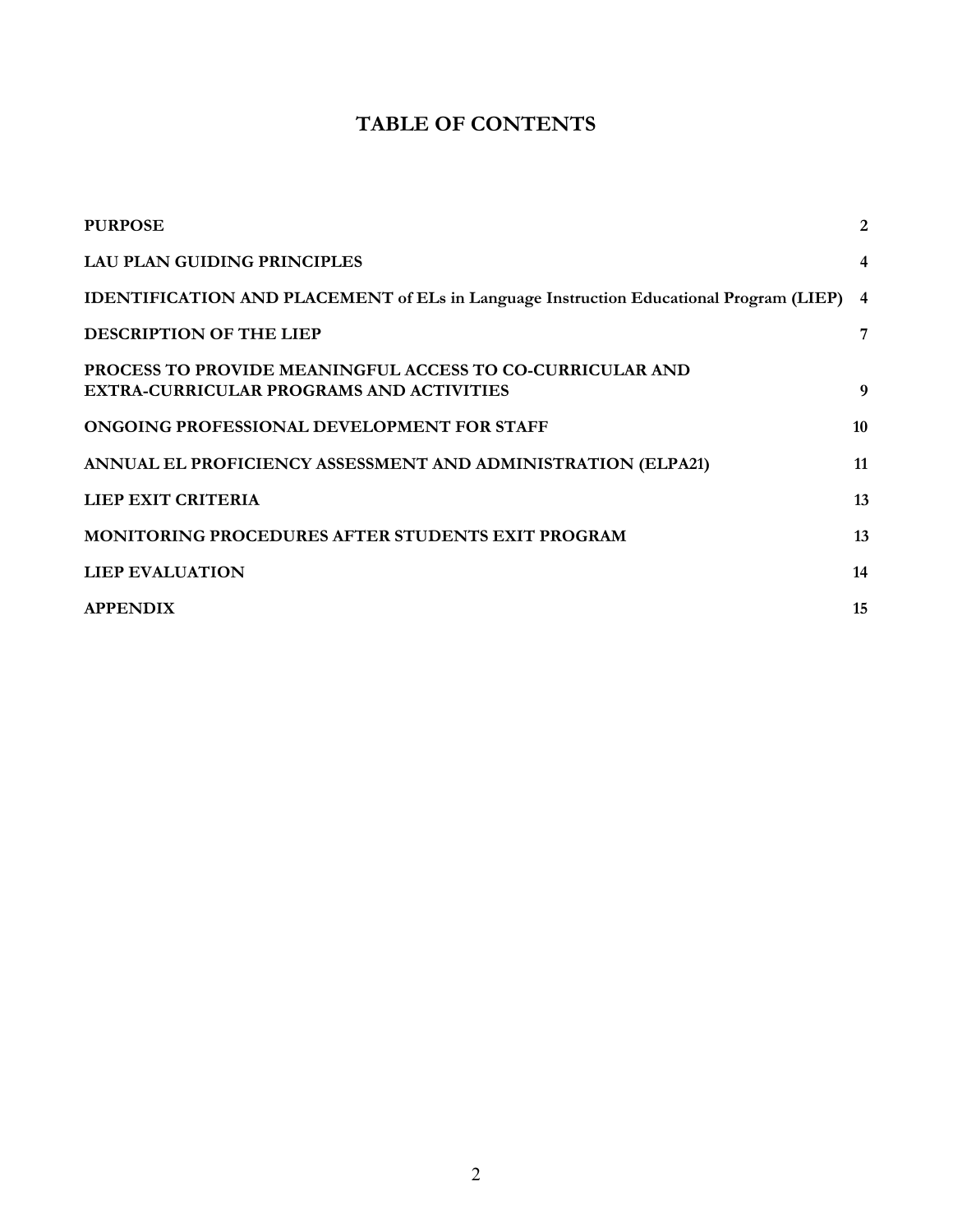#### **PURPOSE**

The Norwalk Community School District's (NCSD) Lau Plan and Procedure Manual serves as guidance for addressing the linguistic needs of English learners (ELs) – for those enrolled and those yet to be enrolled – and for implementing appropriate programming designed to reduce linguistic barriers to the district's instructional program.

The district plan designed to meet the instructional needs of ELs is referred to as the Lau Plan (Lau v. Nichols, 1974)<sup>1</sup>. The plan is to ensure that immediately upon enrollment, the EL student has access to a specialized language instruction educational program (LIEP). The plan for meeting the linguistic needs of ELs must provide resources to support the LIEP and the academic achievement of ELs, using state and local funds.

The Iowa Department of Education requires that all school districts report their plan to identify and serve ELs in accordance with Title VI of the Civil Rights Act to the Department of Education. The district's Lau Plan ensures that there is an approved process in place for the identification of ELs, as well as a plan to begin English language development services for such students immediately upon enrollment. In addition, the NCSD's Lau Plan includes screening procedures and a plan for administering an annual assessment of the students' English language development. The plan also identifies LIEP models for ELs.

Additionally, the district will work with limited English proficient parents or guardians in a language they can understand so that they comprehend the programs, services, and activities available to them and their children in NCSD.

<sup>&</sup>lt;sup>1</sup> [Lau v. Nichols](http://www2.ed.gov/about/offices/list/ocr/ell/lau.html): A class action suit brought by parents of non-English-proficient Chinese students against the San Francisco Unified School District. In 1974, the Supreme Court ruled that identical education does not constitute equal education under the Civil Rights Act of 1964. The court ruled that the district must take affirmative steps to overcome educational barriers faced by the non-English speaking Chinese students in the district. [414 U.S. 563 (1974)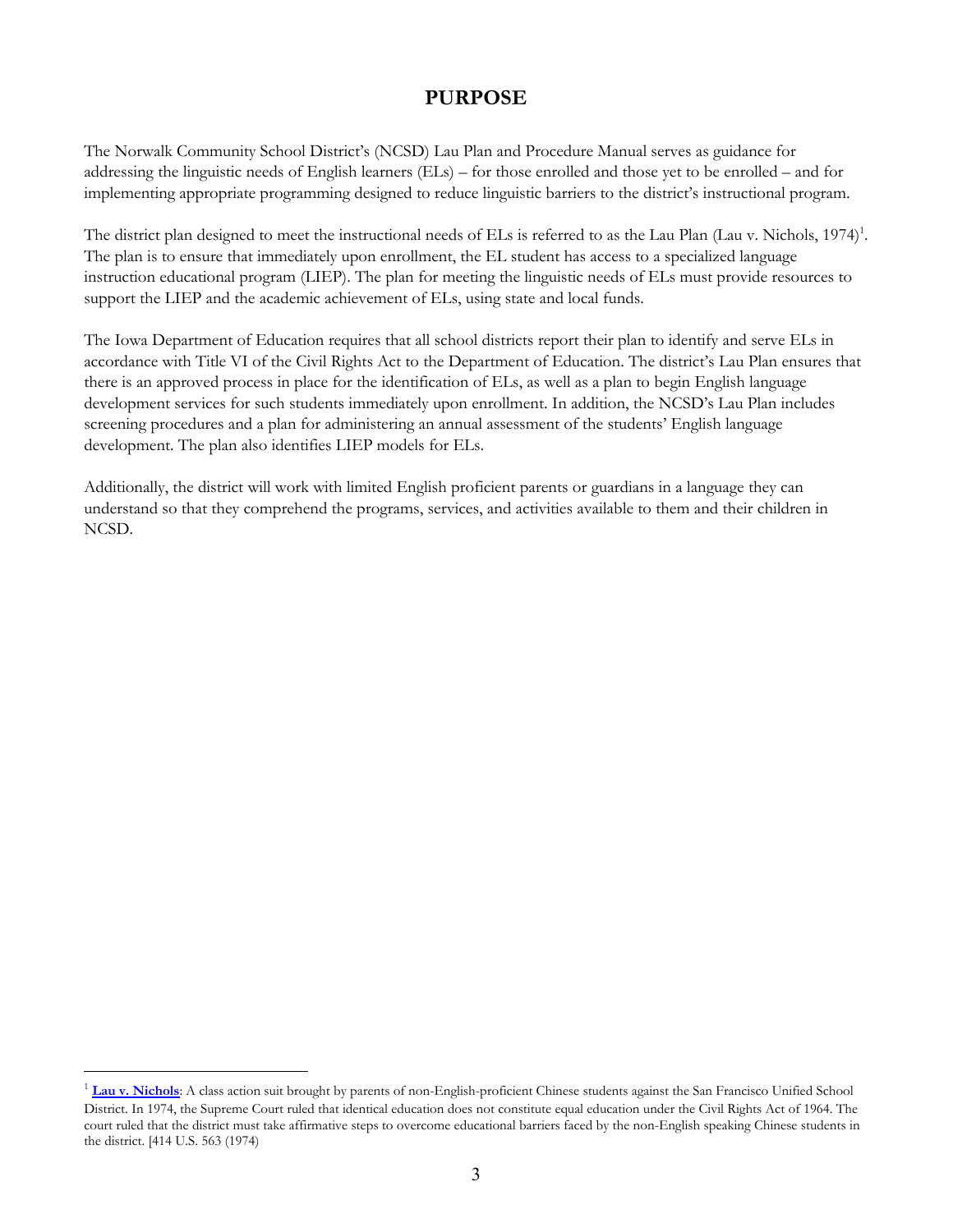#### **I. LAU PLAN GUIDING PRINCIPLES**

<span id="page-3-0"></span>

| Overall goal                             | The overall objective of the EL program is for students to be able to take challenging<br>content- level academic courses and be as successful as English-speaking students.<br>When students are proficient on the ELPA21, they are exited from the program                                                                                                                          |
|------------------------------------------|---------------------------------------------------------------------------------------------------------------------------------------------------------------------------------------------------------------------------------------------------------------------------------------------------------------------------------------------------------------------------------------|
| A. English language<br>development (ELD) | The LIEP is in place to ensure systematic English language development (ELD) in<br>listening, speaking, reading, and writing for all ELs.                                                                                                                                                                                                                                             |
| <b>B.</b> Academic<br>Achievement        | The NCSD will educate ELs to the same rigorous standards as all students in the district<br>by supporting ELs academic success in the content areas at grade- and ELD-appropriate<br>levels. Language proficiency encompasses both social and academic language<br>acquisition; therefore, every instructional event is also an English learning opportunity<br>for English learners: |
|                                          | To provide English learners access to the Core curriculum.<br>1.                                                                                                                                                                                                                                                                                                                      |
|                                          | To provide support for English learners in learning the general education<br>2.<br>curriculum (e.g., supplementary materials, scaffolding, leveled readings).                                                                                                                                                                                                                         |
| C. Cross-cultural<br>efficacy            | To value the languages of all students and to appreciate and commit to creating<br>3.<br>an environment that embraces their cultural diversity.                                                                                                                                                                                                                                       |

### <span id="page-3-1"></span>**II. IDENTIFICATION AND PLACEMENT of ELs in Language Instruction Educational Program (LIEP)**

## **A. Home Language Survey – IA** 1. The first step in identifying an English learner is to conduct a *Home Language Survey* – Iowa (Appendix A). This survey will also collect race and ethnicity data for reporting purposes. Parents or guardians are required to complete the *Home Language Survey* of all students new to the district, including kindergartners, transfer students, refugees, migratory children, and immigrants. The NCSD uses the TransACT website www.transact.com to provide the Home Language Survey to parents or guardians in their first language. 2. The survey results are shared with the building secretaries who provide a copy of every survey to the ESOL teachers. Information gathered from the survey becomes part of the student's permanent records and is available to the student's teachers.

3. The HLS-IA is placed in the student's cumulative folder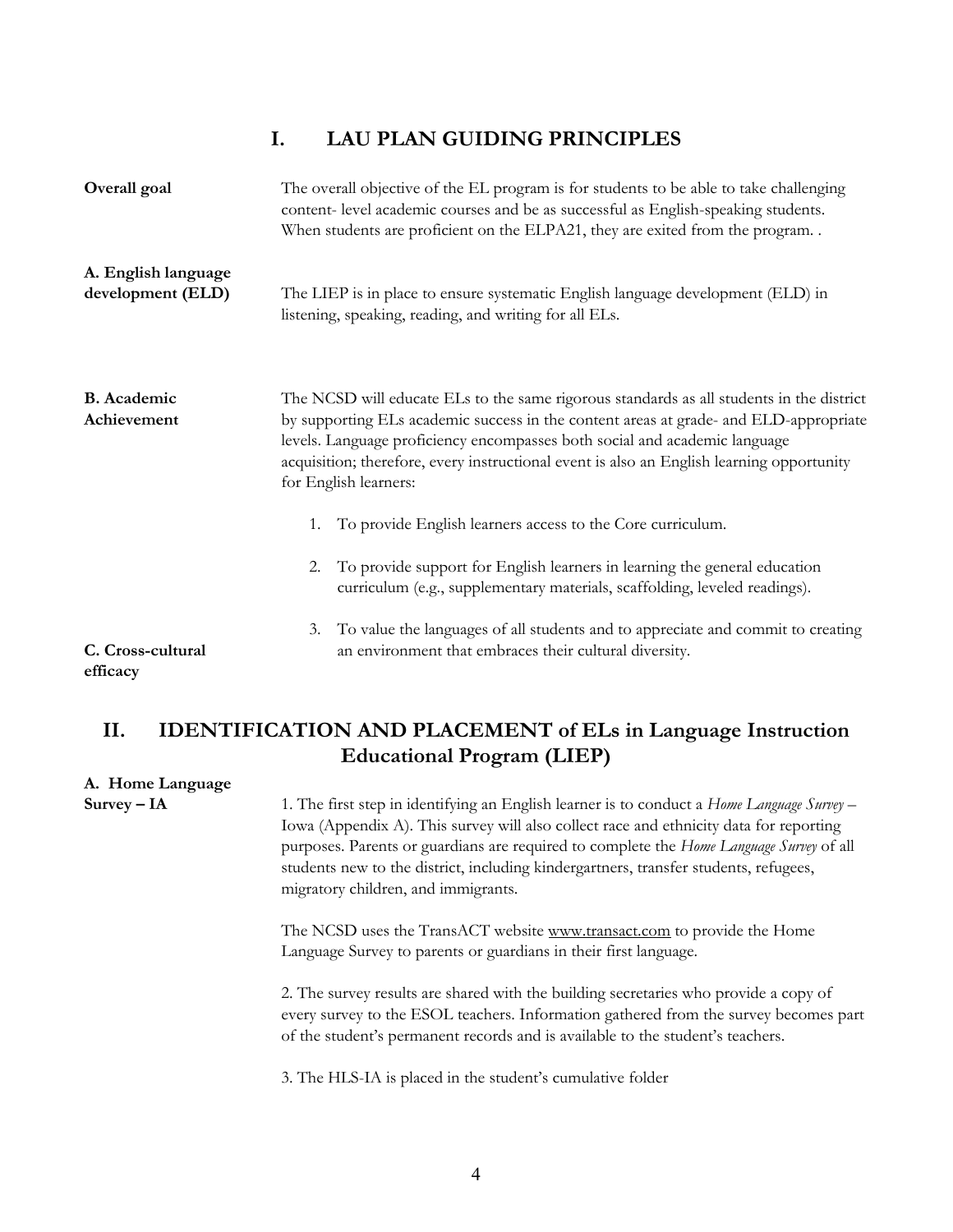**B. State-approved English language proficiency placement assessment**

1. As of August 1, 2018, the English Language Proficiency [Assessment](https://www.educateiowa.gov/english-language-proficiency-assessment-21st-century-elpa-21) for the 21st Century [\(ELPA21\)](https://www.educateiowa.gov/english-language-proficiency-assessment-21st-century-elpa-21) Dynamic Screener will be used as a placement screener. It is designed to allow schools to place students into classrooms and services best suited for their current level of acquisition, based on their acquisition of English language proficiency skills.

#### *ELPA21*

2. The ELPA21 Dynamic Screener is administered by a certified test administrator at the beginning of the school year for new students to the country or Kindergarten students. If the student moves in during the school year, the ELPA21 Dynamic Screener is administered within two weeks of the student's enrollment. The entire identification and placement process must be completed within 30 days of enrollment when an EL enrolls at the beginning of the year as well as thereafter.

3. Certificates of test completion for trained screeners are stored with the ESOL administrator and are also available through AEA 11 PD online.

4. The summary of EL student results are kept in the students' cumulative folders.

**C. Process to place students in appropriate LIEP and content courses**

1. If a response on the Home Language Survey indicates a language other than English in the student's background, the ESOL teacher facilitates the identification process as needed, including gathering additional information by using both standardized and locally developed English language proficiency and academic skill assessments and/or conducting interviews.

Other data that may be collected and considered by the team, to potentially identify a student as needing LIEP services include*:*

- student records
- teacher interview
- parent information
- teacher observation
- referrals
- student grades
- informal assessment

See *Districtwide Screening Data* (Appendix B) for an additional listing of specific district assessment data.

2. Based on the results of the screening and/or assessment, a team-based determination is made as to the level of support the student needs in the EL program. Students who are shown to be in Emerging or Progressing in English skills are placed into appropriate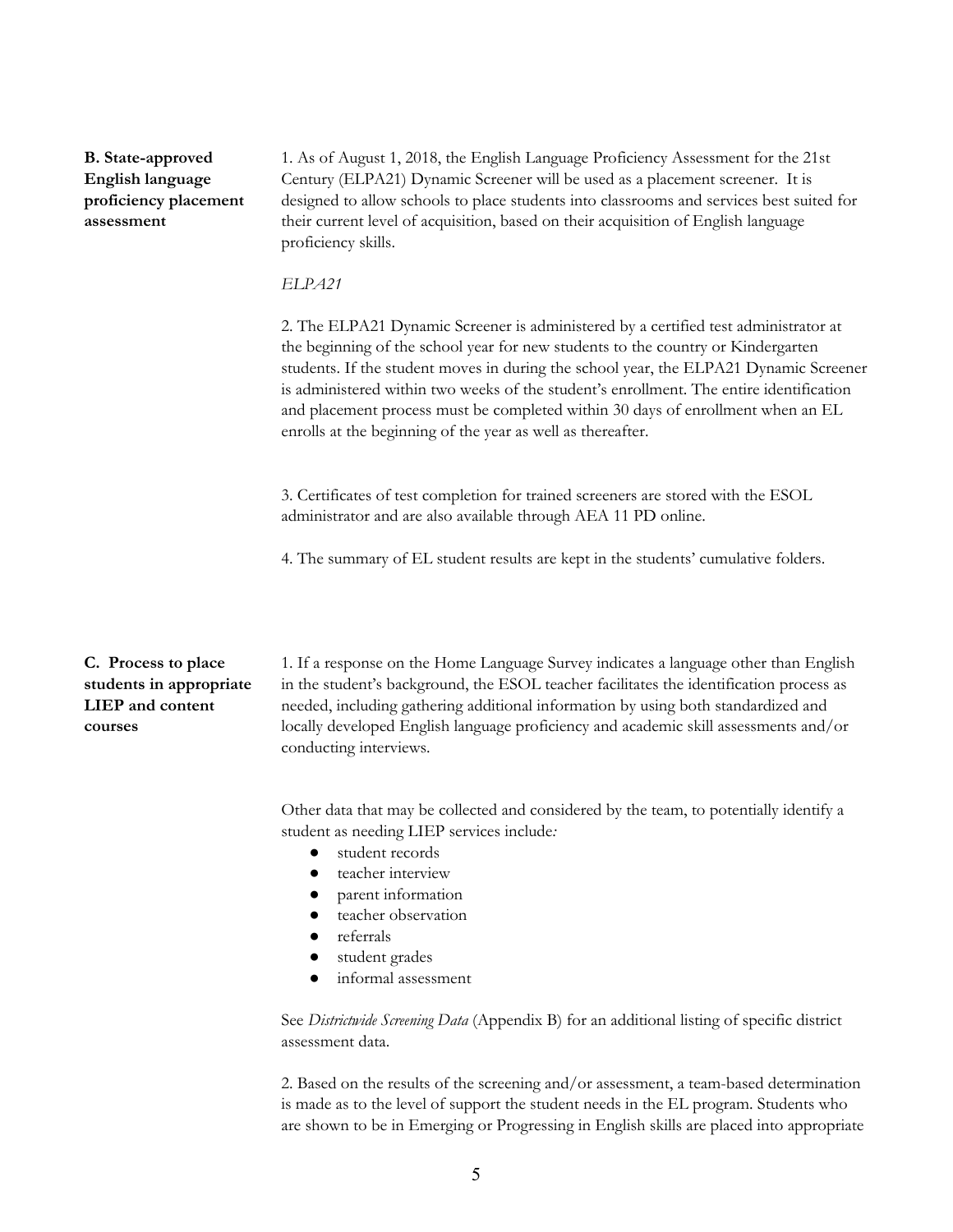|                                                                          | levels of programming and provided academic support to assist in their continued                                                                                                                                                                                                                                                                                                            |
|--------------------------------------------------------------------------|---------------------------------------------------------------------------------------------------------------------------------------------------------------------------------------------------------------------------------------------------------------------------------------------------------------------------------------------------------------------------------------------|
|                                                                          | acquisition of English. Students who are Proficient are not placed in an LIEP program.                                                                                                                                                                                                                                                                                                      |
|                                                                          | 3. Placement decisions are team-based by the ESOL teachers, classroom teacher(s),<br>administrator(s), and others as necessary. The classroom teacher and ESOL teacher<br>assess academic skills in relation to the student's grade- or age-level, within two years of<br>the student's age-appropriate grade level.                                                                        |
|                                                                          | 4. Based on the assessment results, an EL is matched with the appropriate English<br>Language service delivery model. This initial placement is flexible and may be changed<br>based upon classroom and English Learner teacher observations. Placement should be<br>age-appropriate, within two years of actual age, or grade-level placement of non-EL<br>peers.                          |
|                                                                          | Based on the results of the screening and/or assessment, a determination is made as to<br>the level of support the student needs in the EL program.                                                                                                                                                                                                                                         |
|                                                                          | No placement is considered permanent; it is always flexible based on the needs of the<br>student. The student's progress is monitored and evaluated frequently, and appropriate<br>program changes are made as needed.                                                                                                                                                                      |
| D. Parental forms<br>distributed in a language<br>most easily understood | When the family's primary language is not English, every attempt will be made to secure<br>a trained interpreter who is proficient in the family's language to explain the registration<br>process as well as with school meetings during the year e.g. conferences, IEP meetings.<br>Required TransAct forms will be used when necessary. (Such resources include<br>www.LanguageLine.com) |
|                                                                          | 1. When a student is determined eligible, the English Learner Program Placement form<br>(Appendix D) and Determination of Student Eligibility for Program Placement (Appendix C) form<br>is sent once upon placement, to notify the parents that their child is eligible for ESOL<br>services and to garner their permission.                                                               |
|                                                                          | 2. If a student's score indicates that he/she is eligible for the LIEP, the ESOL teacher<br>will complete and send home the EL Program Placement (Appendix D). Sent initially and<br>annually from Transact.                                                                                                                                                                                |
|                                                                          | 3. Parent notification of eligibility will be sent out within 30 days of the beginning of the<br>academic year or within 30 days of the beginning of the school year for new students.                                                                                                                                                                                                      |
|                                                                          | 4. All signed forms will be stored in the student's cumulative folder.                                                                                                                                                                                                                                                                                                                      |
| E. Process for waiving<br>students from LIEP                             | The LIEP is a voluntary program. If at any point the parents or guardians refuse services<br>or choose to withdraw their student from the LIEP, then:                                                                                                                                                                                                                                       |
|                                                                          | 1. a meeting is held to discuss recommendations, concerns, ELPA21 assessment<br>requirements and potential outcomes with parent(s). [Note: All students who qualified<br>for ESOL services, including the students who waived those services, will be required to<br>take the ELPA21 annually until they reach English language proficiency.] A copy of the                                 |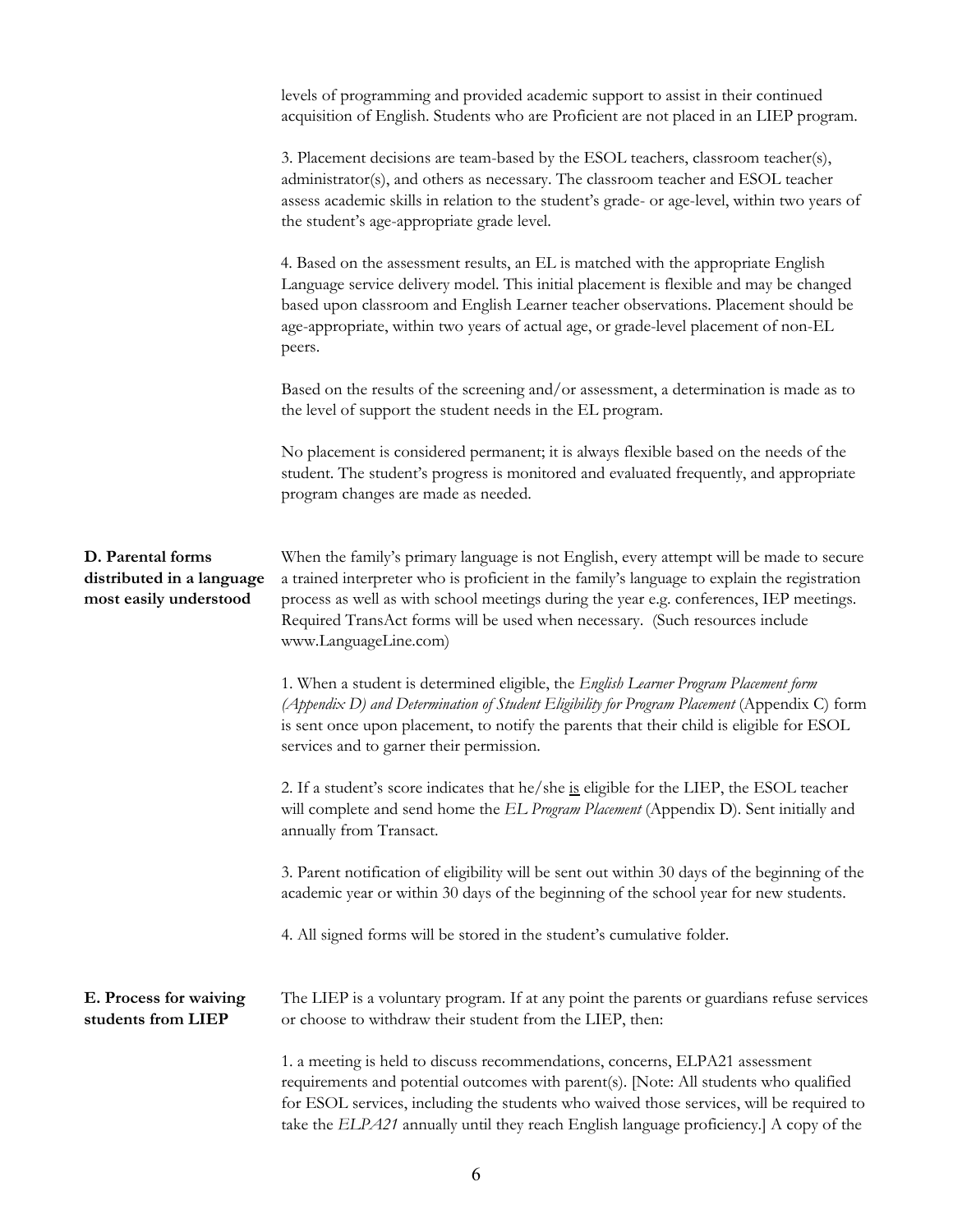*Explanation of Consequences for not Participating in English Learner Program* (Appendix H) will be provided.

2. the parent must sign a *Request for Change in Program Participation (Appendix E).* This signed form is kept in the student's cumulative folder.

3. All students in the NCSD are monitored regularly via classroom assessments, district assessments, teacher/student interviews and yearly through the Iowa Assessments. Students will receive necessary accommodations, interventions, and support targeting their individual needs, as needed, with parental approval.

#### **III. DESCRIPTION OF THE LIEP**

<span id="page-6-0"></span>

| A. LIEP Program Goals                                                                       | The intent of the LIEP is always to help each student get to the point where LIEP<br>services are no longer needed. This requires the student to score proficiency (scores of 4<br>or 5) on all the ELPA21 subtests of ELPA21- reading, writing, listening, and speaking. |
|---------------------------------------------------------------------------------------------|---------------------------------------------------------------------------------------------------------------------------------------------------------------------------------------------------------------------------------------------------------------------------|
| <b>B.</b> LIEP models                                                                       | Additionally, the specific placement and access to Core curriculum are the same as the<br>"Placement of ELs in appropriate LIEP designed to meet their EL development"<br>section above.                                                                                  |
|                                                                                             | 1. Currently, NCSD uses a English as a Second Language Program (i.e. pull-out,<br>push-in) to meet the needs of our EL students:                                                                                                                                          |
|                                                                                             | 2. Norwalk is in the process of expanding and defining its service model that is sensitive<br>to the ELD levels and needs of students using the Recommended Services per ELPA21 Score<br>(Appendix I).                                                                    |
|                                                                                             | 3. All identified ELs, including EL students with disabilities, will receive direct LIEP<br>instruction, unless services have been waived. The way in which this is delivered is still<br>being developed.                                                                |
| C. Annual parental<br>notification of<br>continuing placement<br>and programming<br>options | 1. Parent notification of eligibility will be sent out annually or within 30 days of the<br>beginning of the academic year or within 30 days of the beginning of the school year for<br>new students, using the EL Program Placement (Appendix D).                        |
|                                                                                             | 2. The ESOL teacher(s) will be responsible for implementing the parental notification<br>process.                                                                                                                                                                         |
|                                                                                             | 3. Records of the EL Program Placement are stored in students' cumulative files annually.                                                                                                                                                                                 |
| D. Procedure for annual<br>communication with<br>parents who have waived                    | 1. The ESOL teacher will communicate with parents, who have previously waived<br>services, each year to obtain a signed document. The form to be signed is the<br>Explanation of Consequences for not Participating in English Learner Program (Appendix H).              |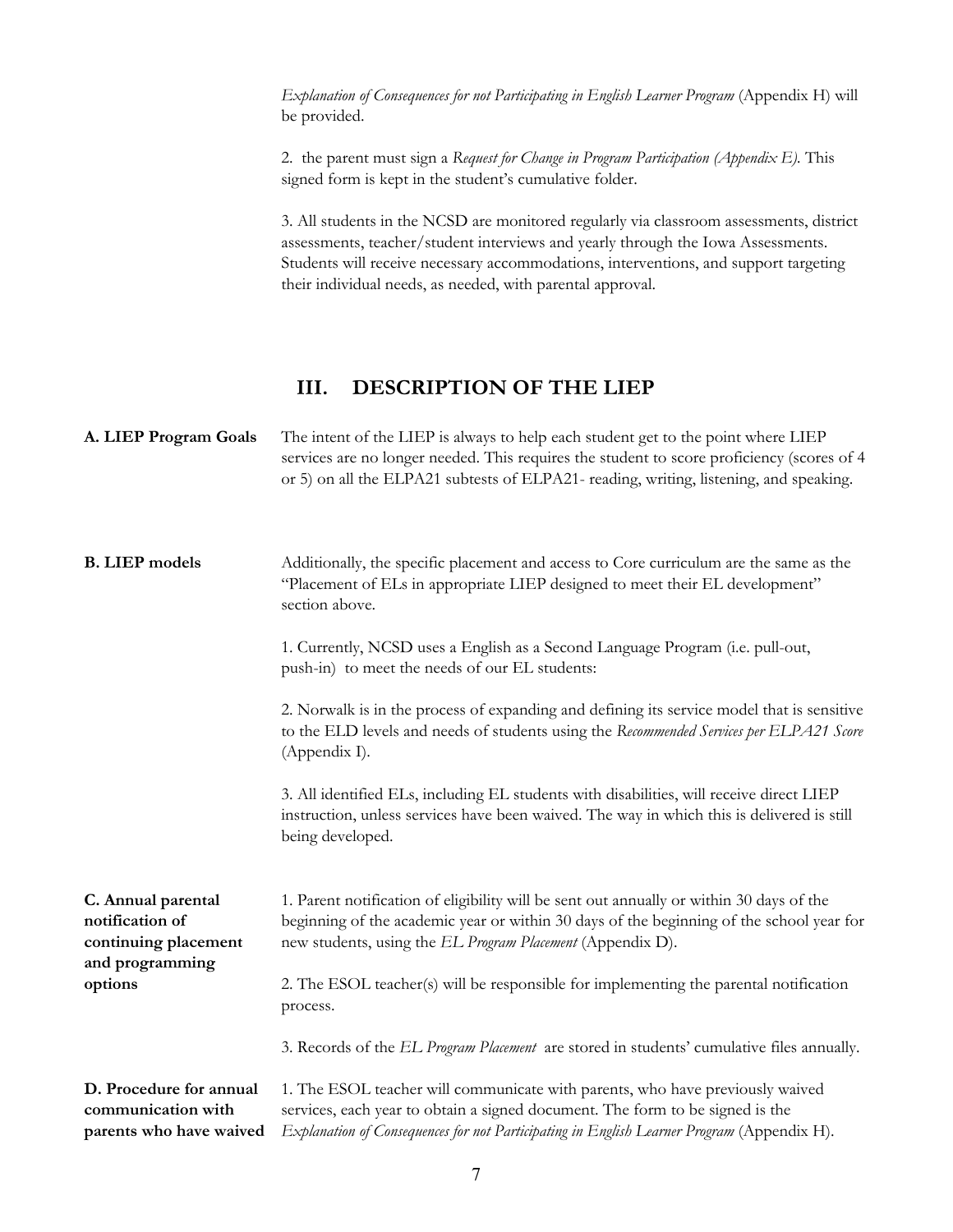| LIEP services in place<br>annually                             | 2. Parents or guardians always have the right to waive services at any time. Waived<br>services on documented on the Request for Change in Program Participation form (Appendix<br>E).                                                                                                                                                                                                                                                                                                                                                                                                                                                                         |
|----------------------------------------------------------------|----------------------------------------------------------------------------------------------------------------------------------------------------------------------------------------------------------------------------------------------------------------------------------------------------------------------------------------------------------------------------------------------------------------------------------------------------------------------------------------------------------------------------------------------------------------------------------------------------------------------------------------------------------------|
|                                                                | 3. The Request for Change in Program Participation form is stored in the student's cumulative<br>folder.                                                                                                                                                                                                                                                                                                                                                                                                                                                                                                                                                       |
| E. Qualified LIEP and<br>content staff                         | 1. The district employs highly qualified classroom and ESOL teachers as licensed by the<br>Iowa Department of Education.                                                                                                                                                                                                                                                                                                                                                                                                                                                                                                                                       |
|                                                                | 2. ESOL teachers hold an EL endorsement and classroom teachers are licensed in the<br>content area for which they are teaching.                                                                                                                                                                                                                                                                                                                                                                                                                                                                                                                                |
| F. Designated<br>administrator                                 | 1. The Director of Student Services, Eric Neessen, is in charge of oversight of the LIEP<br>in the NCSD.                                                                                                                                                                                                                                                                                                                                                                                                                                                                                                                                                       |
|                                                                | 2. The Director will participate in ESOL trainings at the state, AEA, and local level.                                                                                                                                                                                                                                                                                                                                                                                                                                                                                                                                                                         |
| G. Access to Iowa Core<br>and ELP Standards                    | 1. Best practice is that a student will be assigned to a classroom no more than two years<br>different from his/her age peers. Likewise, each EL student will have access to the Iowa<br>Core standards like every other non-EL student, as well as access to instruction based<br>on the English Language Proficiency (ELP) standards. The ESOL teacher and the<br>Director of Student Services have completed the online ELP Standards modules.<br>District staff required to complete module training will view the online PD modules<br>individually or collectively as well as take the associated quiz to document completion<br>and content attainment. |
|                                                                | 2. ESOL teachers and general education teachers will collaborate weekly to discuss the<br>needs of EL students in order to ensure that EL students' needs are being met.<br>Additionally, differentiation of instruction will be practiced by all teachers during the<br>school day to ensure that ELs learn grade-level content.                                                                                                                                                                                                                                                                                                                              |
| H. Curriculum and<br><b>Supplemental Resources</b><br>for LIEP | 1. The curricula that are used to support our EL students in the Core:<br>National Geographic Reach<br>National Geographic Inside<br>Academic Vocabulary Toolkit<br>Reading intervention (e.g. 95% Group)<br>$\bullet$<br>21 <sup>st</sup> Century Reading<br>$\bullet$                                                                                                                                                                                                                                                                                                                                                                                        |
|                                                                | Supplemental materials are selected with input from experts, purchased using Title III<br>and district funds.                                                                                                                                                                                                                                                                                                                                                                                                                                                                                                                                                  |
|                                                                | 2. The selection of these materials were based on training, research, and the pilot<br>process. Scope and sequence for ELD was also required in determining which Core and<br>supplemental LIEP materials were purchased.                                                                                                                                                                                                                                                                                                                                                                                                                                      |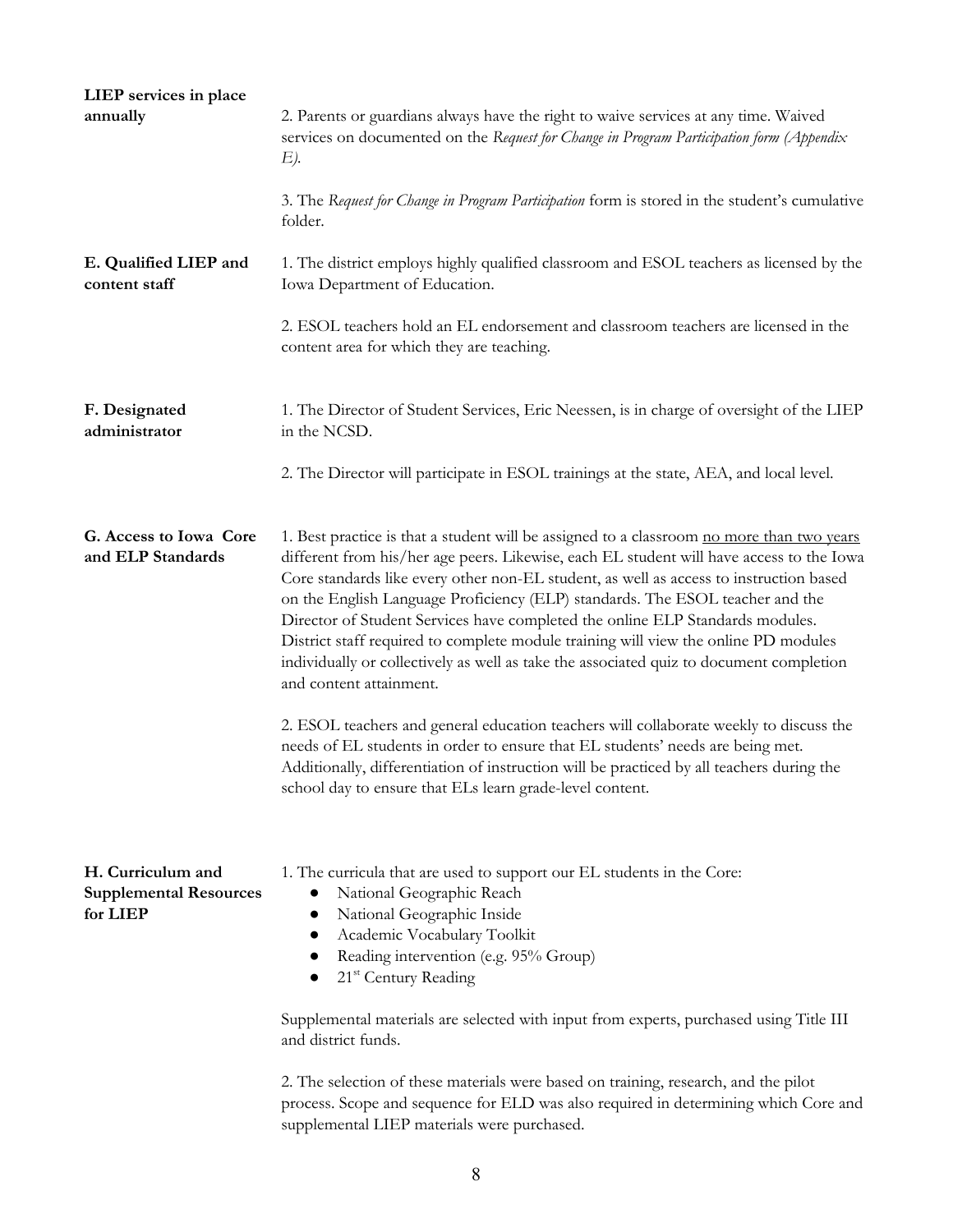3. When considering core curriculum, the district maintains a focus on the needs of all students, including varying ELP levels of ELs.

#### <span id="page-8-0"></span>**IV. PROCESS TO PROVIDE MEANINGFUL ACCESS TO CO-CURRICULAR AND EXTRA-CURRICULAR PROGRAMS AND ACTIVITIES**

#### **A. Gifted and Talented (G/T) ELs**

1. Norwalk Community School has created a recommendation process and identification plan for the Gifted and Talented  $(G/T)$  program that considers multiple measures. These measures include test data, specific aptitude ability, and other evidence-based information. Collecting multiple results maximizes the probability that most gifted children will be identified.

Additional data to consider when evaluating an EL student:

- ELPA21 results,
- ELPA21 Dynamic Screener results,
- prior academic performance in another language,
- ability to speak multiple languages,
- rapid acquisition of a second language,
- high ability shown in mathematics,
- mature sense of diverse cultures and languages,
- code switches easily (can think in both languages),
- demonstrates an advanced awareness of American expressions,
- translates at an advanced level, and
- navigates appropriate behaviors successfully within both cultures.

G/T nominations may also come from parents or guardians, teachers, or students.

After a nomination is received, EL eligibility and placement is decided by the  $G/T$ steering committee consisting of the G/T teacher, ESOL teacher, program coordinator, building principal, and counselor.

EL students are eligible for GT regardless of English language proficiency level.

2. The individual language needs of the EL students will be supported within the G/T program as well.

**B. Special education and ELs** 1. Limited English proficiency is not a disability. ELs should only be placed in a special education program if the exclusionary factors are thoroughly investigated and documented sufficiently. To assist in determining the appropriateness of a referral to special education, the district's established pre-referral process for interventions will be followed, independent of the EL identification.

> During the eligibility decision-making process, the evaluation team must rule out language and acculturation as the primary reason for performance deficits. An assessment of the individual's English language proficiency is needed in order to develop appropriate interventions or evaluate the individual's response to interventions and to make eligibility decisions.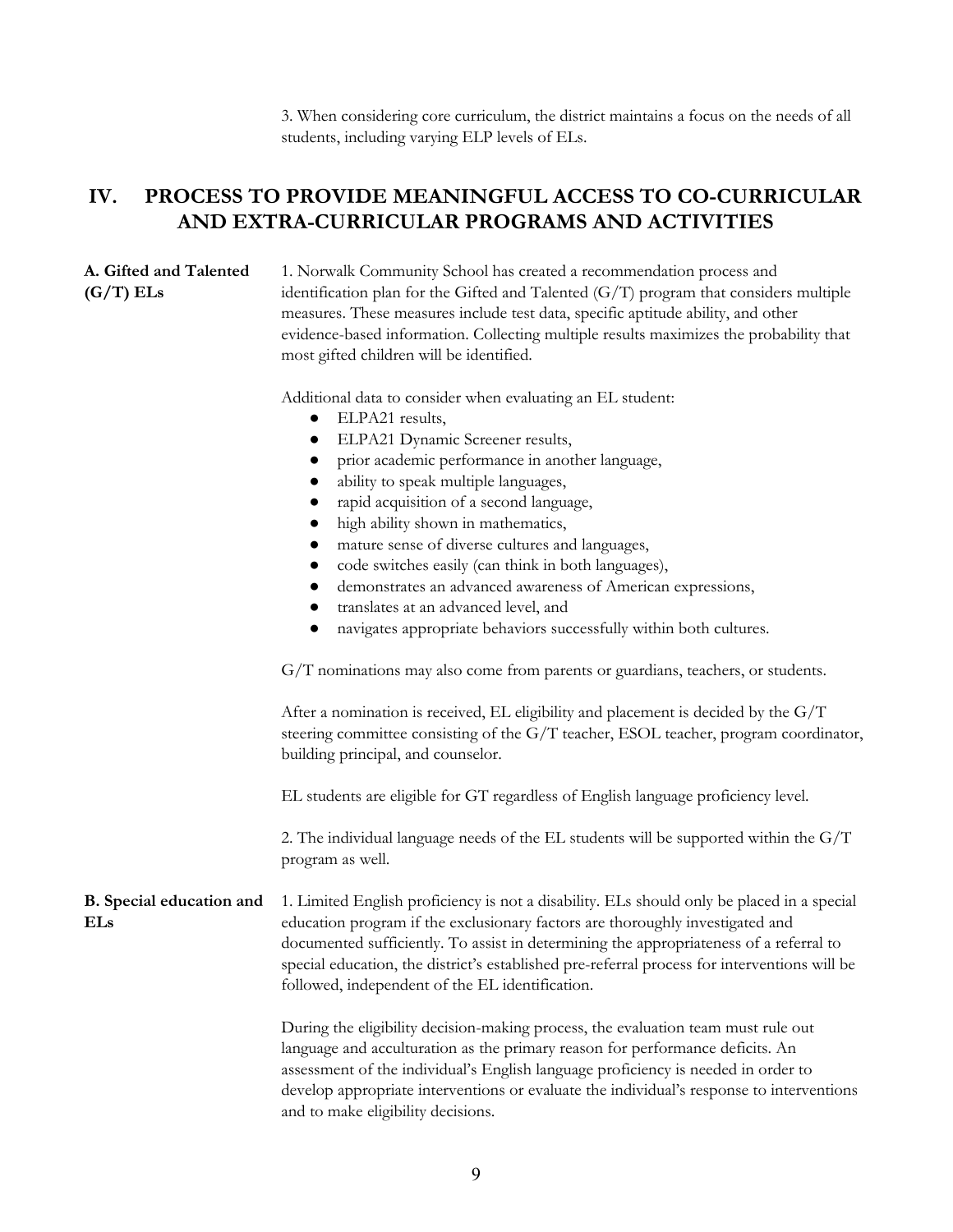When an evaluation is completed, the evaluation team examines all relevant information through a process known as RIOT (Review, Interview, Observation and Test) to determine whether a child's performance difficulties are primarily the result of a true disability or a result of the developmental process of acquiring a second or additional language. For children whose primary language is not English, communication deficits only constitute a disability if the communication problem is present in both English and the child's primary language.

2. EL students identified as needing special education services will receive support for language needs by the special education teacher along with their ongoing EL services by a highly qualified ESOL teacher.

3. An ESOL teacher will be a member of the team to help differentiate between language acquisition and disability symptoms. If necessary, another person with requisite knowledge of the child's language needs and training in acquiring a second language will also be included in the IEP team discussion.

**C. Process for involvement of ELs in co-curricular programs (e.g. Title I, At-Risk, Technical Education programs, Counseling services, Advanced Placement courses)**

1. All EL students will have access to and will be encouraged to participate in all co-curricular programs to the same extent as non-ELs. Academic activities may include at-risk, Title 1, and advanced placement courses. EL students will be identified using the same criteria as non-EL students, taking into consideration language differences and ensuring that language needs are supported within the program.

2. The district is committed to informing parents and students of these activities in a language that is most easily understood by both.

3. ESOL teachers will be included in the review of data when placements in such programs are considered.

**D. Process for involvement of ELs in extra-curricular (e.g. performing and visual arts, athletics, clubs, honor societies)**

1. All EL students will have access to and will be encouraged to participate in all extra-curricular programs to the same extent as non-ELs. EL students will be identified using the same criteria as non-EL students, taking into consideration language differences and ensuring that language needs are supported within the program.

2. The district is committed to informing parents and students of these activities in a language that is most easily understood by both.

#### <span id="page-9-0"></span>**V. ONGOING PROFESSIONAL DEVELOPMENT FOR STAFF**

**A. Ongoing EL professional development for staff**

1. All English Language teachers, as well as classroom and content teachers, support staff, paraprofessionals and administrators, will participate in EL specific professional development offered at the district level as well as through Title III funds. ESOL teachers and district staff that are responsible for support and delivery of services to ELs are required to participate in annual EL specific professional development. Examples of these professional development opportunities include, but are not limited to: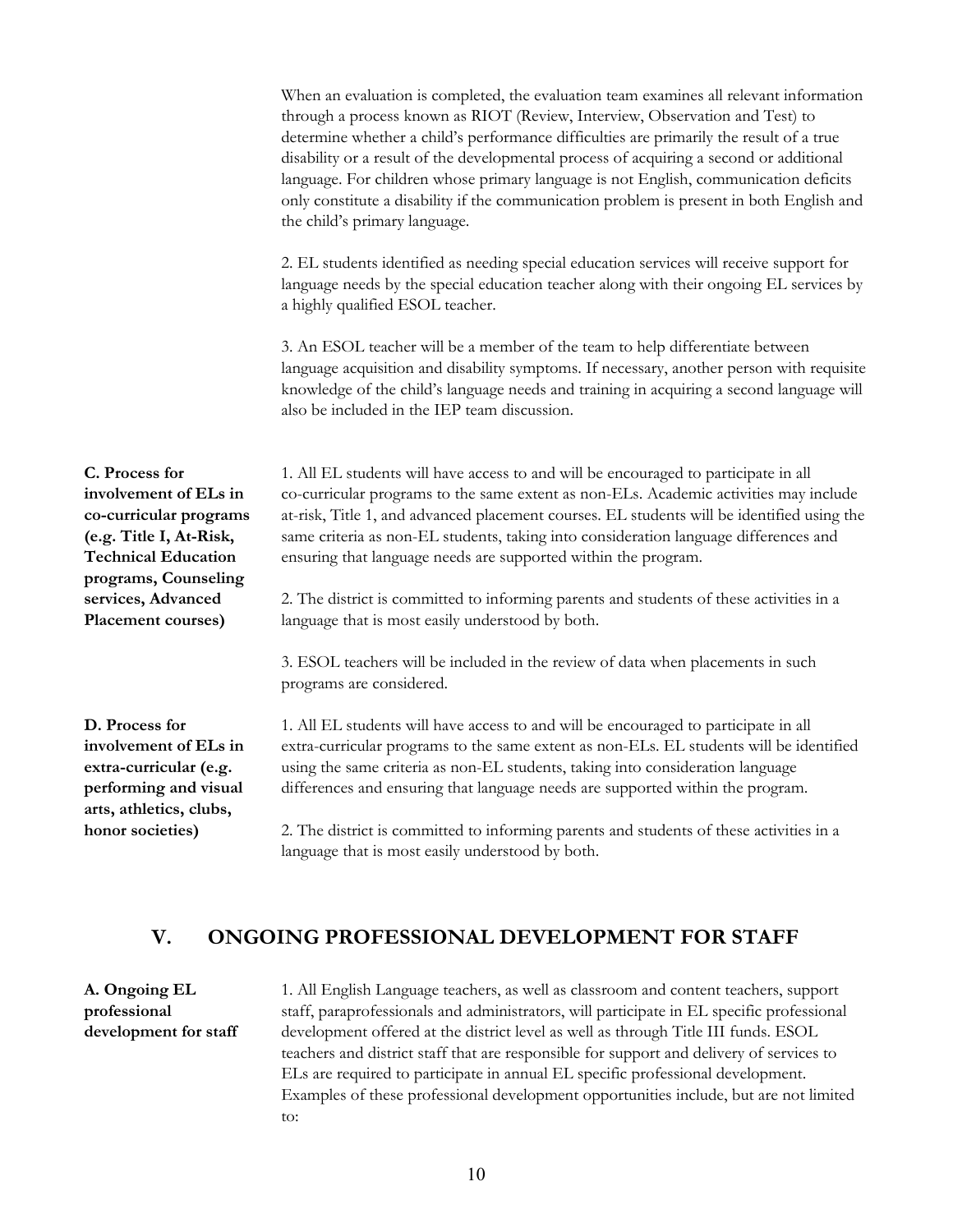- Iowa Culture and Language Conference
- Our Kids Summer Institute
- Workshops offered through Heartland Area Education Agency
- English Language Proficiency Standards training through the AEA

**B. District training of ELP standards and implementation** 1. The district will work with the AEA to obtain state and federal updates regarding EL requirements and PD opportunities. The district will require ESOL teachers (and others the district deem appropriate) to view the online modules individually via AEA PD online and take the associated quizzes to document completion and content attainment.

> 2. Documentation of training procedures used and completion attained will be via AEA PD online.

- 3. Documentation of training completion will be stored in teacher personnel files.
- 4. The district will require all new ESOL teachers to complete the necessary training stated above.

### <span id="page-10-0"></span>**VI. ANNUAL EL PROFICIENCY ASSESSMENT AND ADMINISTRATION (ELPA21)**

The ELPA21 is administered during second semester within the timeframe determined by the DE. The ELPA21 is administered to every student who has been identified as an English learner – including those students whose parents or guardians have waived services). **A. Annual training to staff assigned to administer ELPA21** 1. ESOL teachers annually complete the online training provided by the Iowa Department of Education for the ELPA21 (screener and annual assessment) prior to administering these assessments to students. 2. ESOL teachers submit their certificate of completion to the Director of Student Services annually. Certificates are stored in personnel files. **B. Dissemination of scores to stakeholders** The results of the ELPA Dynamic Screener and ELPA21 are shared with: ● Students - The ESOL teachers discuss individual ELPA21 results with the students.

- Administrators The ESOL teachers discuss individual ELPA21 results with building administrators.
- Parents or guardians The school district sends home individual ELPA21 results.
- Classroom/content area teachers serving EL students The ESOL teacher discuss individual ELPA21 results with teachers. Based on these results, the ESOL teacher makes recommendations regarding student placement, accommodations, and instructional strategies that would benefit the learner.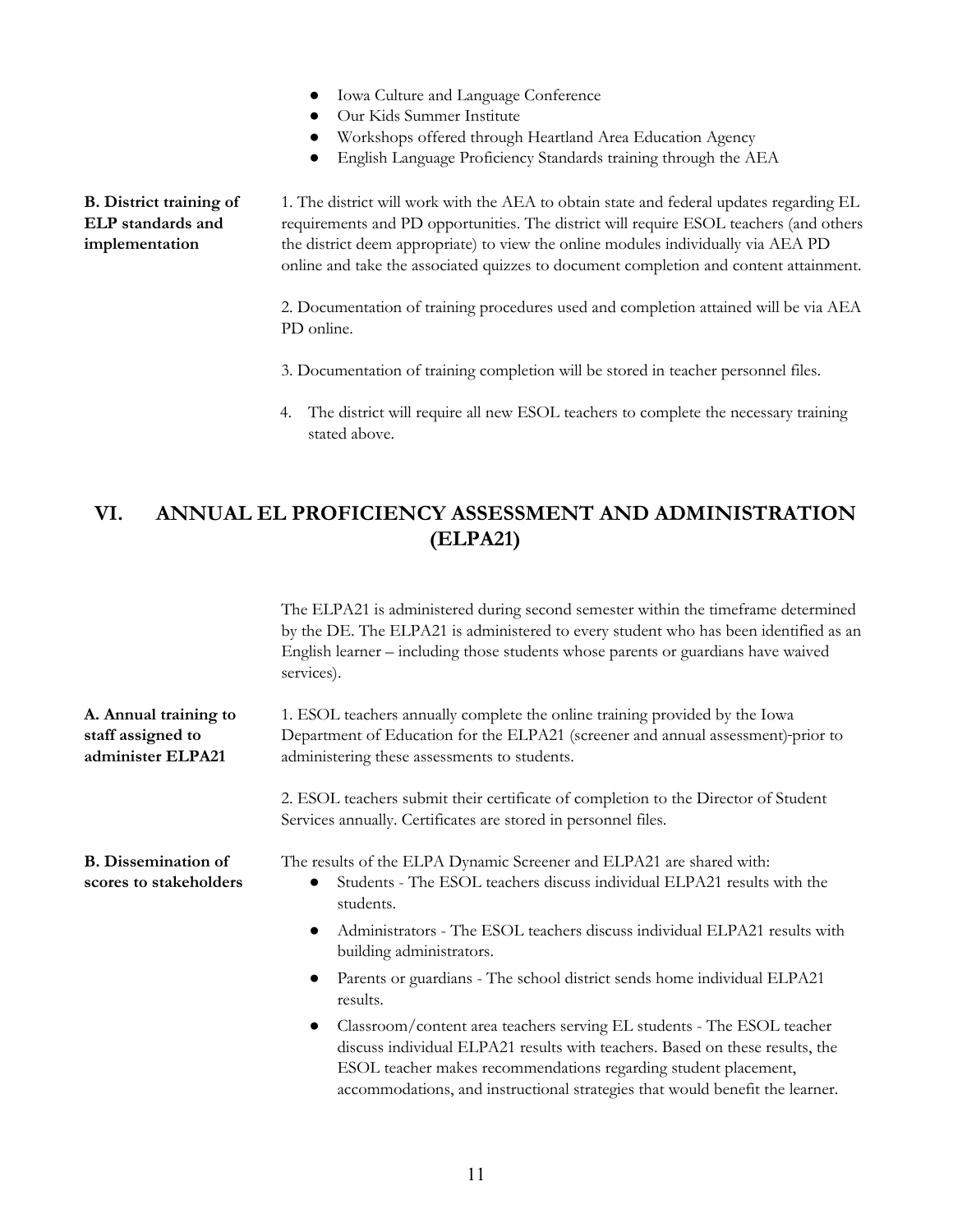School Board - The Director of Student Services presents a yearly update. This update includes ELPA21 and Iowa Assessment results along with staffing recommendations.

**C. Appropriate training to interpret results to staff**

**D. Utilization of assessment results to guide instruction and**

**programming.**

Upon receiving the results of the ELPA21 Dynamic Screener and ELPA21, the ESOL teacher will participate in training to interpret ELPA21 Dynamic Screener and ELPA21 results and how data can be used to guide instruction. Such training will occur either through Heartland AEA or in agreement with an outside consultant. This training will also be provided to administrators and staff serving EL students by the ESOL teachers or by AEA consultants as well.

ELPA21 results will be used by the district to guide the following:

- Core instruction accommodations, modifications and recommendations for classroom teachers to allow EL students access to the core instruction.
- LIEP instruction such as service models, instructional time, and curriculum placing as well as pacing of students.
- Future programming needs that will accommodate our growing and changing EL student demographic.

EL students may have grasped the content or concept of a lesson, but may be unable to articulate this newly acquired information using the English language and/or conventional testing methods.

Teachers must design assessments that focus on content understanding, and not on the English language learner's ability to use the English language. To accomplish this goal, teachers may design alternative forms of assessment that allow the student to demonstrate his/her knowledge in a manner that deemphasizes the role of English language use.

**E. General education assessments (differentiation)** Teachers must differentiate assessments according to the language proficiency level of the student. For example, with content area questions, a teacher would not deduct or penalize an EL student for lack of mastery of written conventions.

> An EL student could also be allowed to demonstrate knowledge by using pictures, by making use of translators and/or English Language teachers to provide language assistance, or use his/her native language to respond to test questions. Additional assessment strategies are found in *Instructional and Assessment Strategies of English Language Learners (Appendix F).*

**F. ISASP accommodations** The ESOL teacher will work with the general education teachers to determine which accommodations may be needed by the EL student. The following link is a good resource: <https://www.heartlandaea.org/instructional-services/cia/ell/assessment-of-els>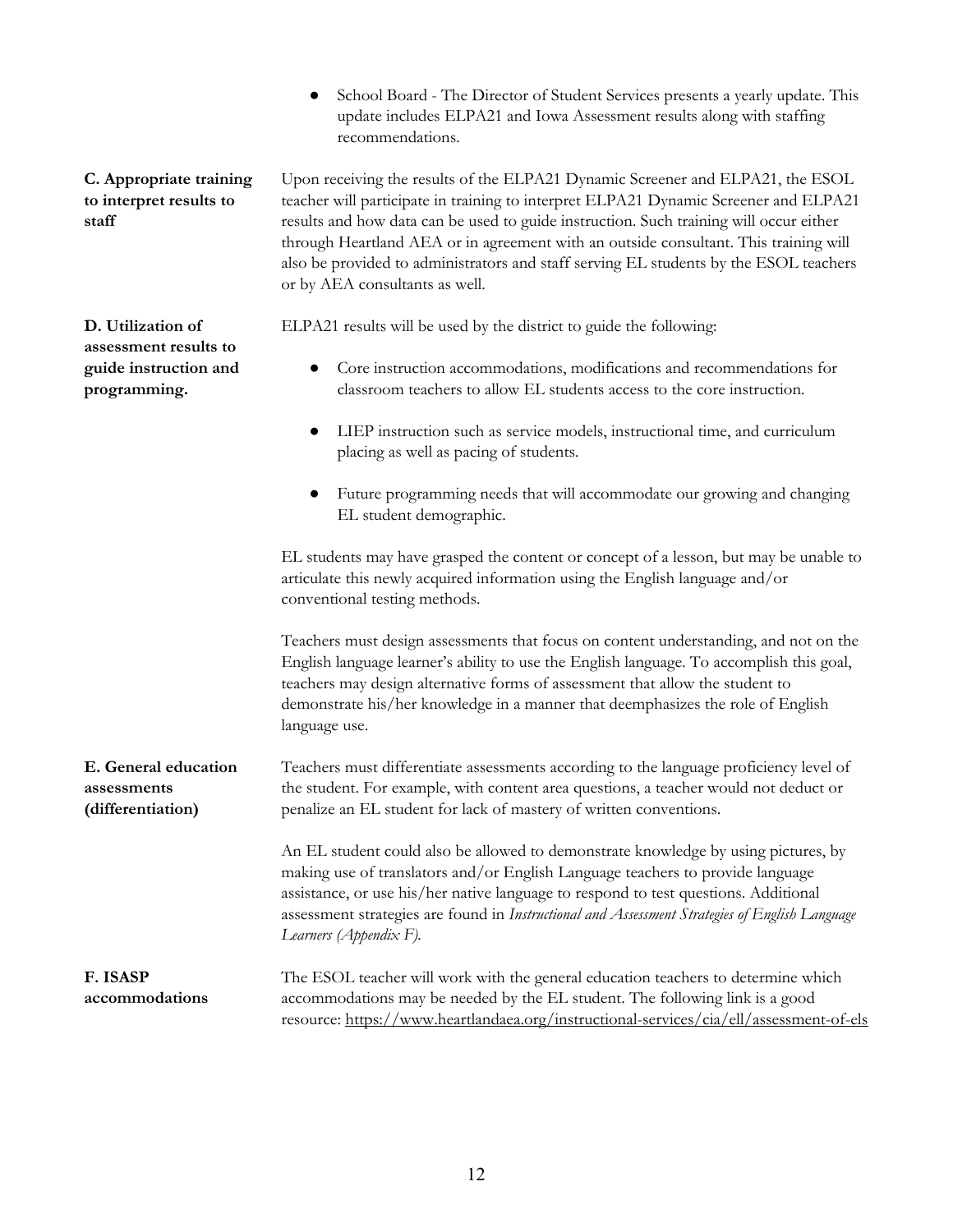#### **VII. LIEP EXIT CRITERIA**

<span id="page-12-0"></span>

| A. LIEP Exit Criteria          | In order for exiting to occur, a student must achieve the required score for proficiency<br>(4 or 5) on the ELPA21 subtests of reading, writing, listening, and speaking.                          |
|--------------------------------|----------------------------------------------------------------------------------------------------------------------------------------------------------------------------------------------------|
| <b>B. LIEP Exit Procedures</b> | 1. EL students identified as meeting the exit criteria of the LIEP will be allowed to exit<br>during the window of time from May $31st$ to Oct. 1 <sup>st</sup> , which is the student count date. |
|                                | 2. When students are fully exited from LIEP, a Program Exit Letter (Appendix G) is sent<br>home to parents or guardians and the exit form is placed into the student's cumulative<br>folder.       |
|                                | 3. SRI changes entered by designated staff person so student is coded to "exited"<br>status, so the student does not continue to generate unwarranted funding                                      |
|                                | 4. Begin required two-year minimum monitoring period.                                                                                                                                              |
| C. Aging out                   | Additionally, students who reach the age of 21 years will be exited from the program at<br>the end of the school year.                                                                             |

#### <span id="page-12-1"></span>**VIII. MONITORING PROCEDURES AFTER STUDENTS EXIT PROGRAM**

#### **A. Monitoring procedures in place after students exit the program** 1. During the two-year minimum period after exiting the LIEP, the student's performance is monitored to ensure that he/she is continuing to be successful without ESOL program support. All students in the NCSD are monitored yearly using data from the Iowa State Assessment of Student Performance (ISASP), district assessments, and classroom assessments.

If there is a concern with a specific EL student who has been exited, the teacher brings the student's name and supporting data to the building student problem solving team (BAT). The building teams are multidisciplinary teams and include an ESOL teacher when there is a specific concern regarding an EL student. If the data indicates a need and criteria are met, the student may re-enter the LIEP.

2. Melissa Kanost, ESOL teacher, will be responsible for monitoring the performance of the students who have been exited..

3. The team review will determine whether a student requires:

- Continued monitoring,
- Re-entry into the ESOL program due to language needs, or
- Completion status after two years of successful performance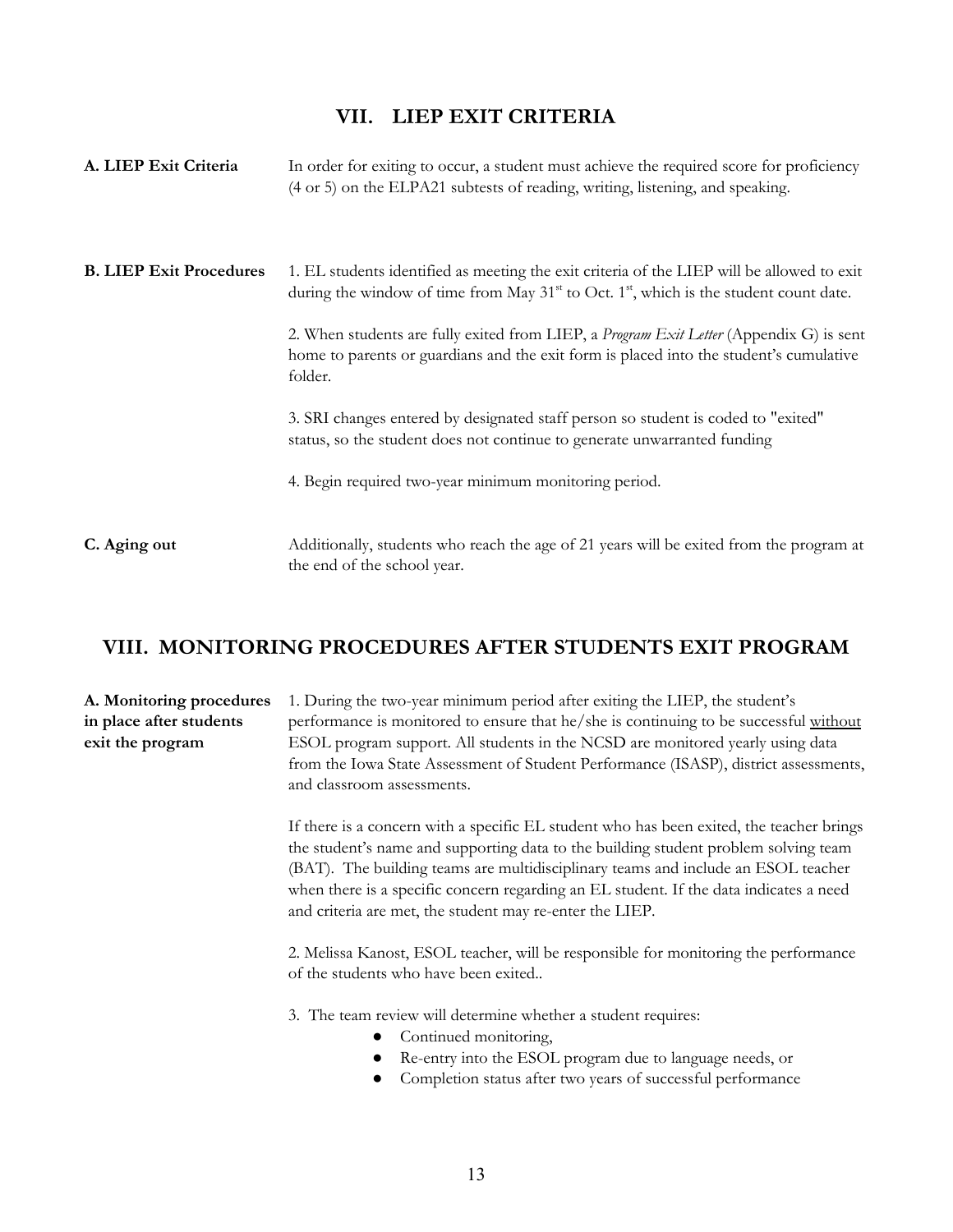4. Exited ELs who are showing a lack of academic progress or success shall be given the same support as other non-ELs with the building's intervention system.

**B. LIEP re-entry procedure** 1. Students will re-enter the LIEP, if data indicates they are not adequately sustaining proficiency status in any of the areas of speaking, listening, writing and reading and the ELPA21 Dynamic Screener is re-administered to determine re-enrollment in the LIEP. Consider using the following resource by the Iowa DE for help with this decision: <https://educateiowa.gov/sites/files/ed/documents/Re-entryFAQsforELs.pdf>

> 2. If a student is re-entered into a program, the parents or guardians must again be notified using *EL Program Placement* (Appendix D) form.

#### **IX. LIEP EVALUATION**

<span id="page-13-0"></span>**A. LIEP evaluation in place** Ongoing evaluation of the language instruction educational program (LIEP) is essential, providing valuable information for decision making, which will be used to determine programming needs and future services. Students exited from LIEP will be monitored for three years.

> 1. The Director of Student Services, Eric Neessen, is responsible for facilitating a team-based process for LIEP evaluation.

> 2. The LIEP team also considers and responds to district data when planning EL instruction in Core classes and in English language development.

3. The LIEP evaluation will also consider the impact on future programming and EL services that include: professional development, staffing, curricular needs, and overall adjustments to the LIEP.

4. The Title III assurances will also be maintained.

The district has used a self study guide to evaluate and improve the district's EL instructional services, but the Iowa Dept. of Education is currently developing a new guide that we will use when it is completed.